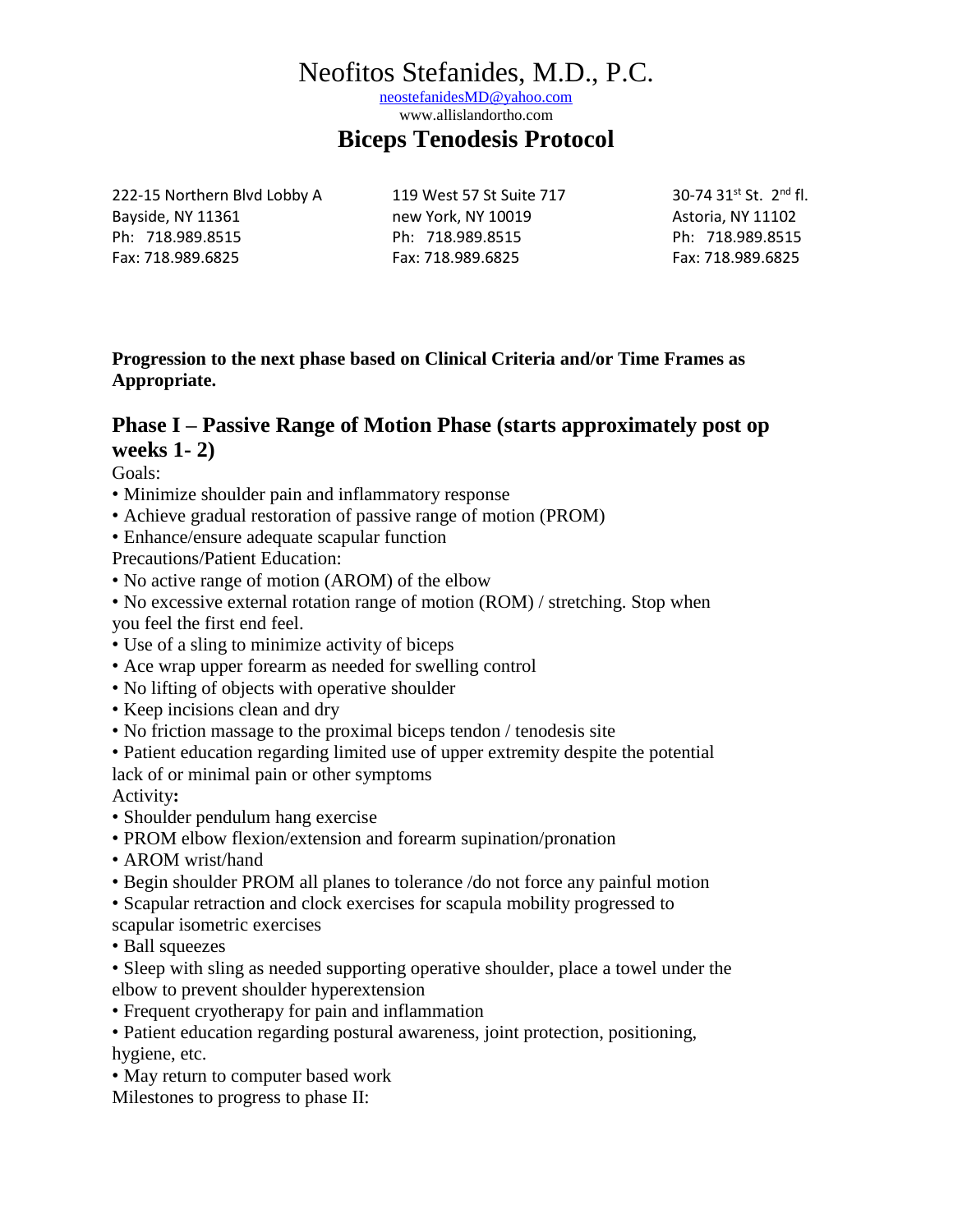[neostefanidesMD@yahoo.com](mailto:neostefanidesMD@yahoo.com)

www.allislandortho.com

#### **Biceps Tenodesis Protocol**

222-15 Northern Blvd Lobby A 119 West 57 St Suite 717 30-74 31st St. 2nd fl. Bayside, NY 11361 hew York, NY 10019 here as a storia, NY 11102 Ph: 718.989.8515 Ph: 718.989.8515 Ph: 718.989.8515 Fax: 718.989.6825 Fax: 718.989.6825 Fax: 718.989.6825

- Appropriate healing of the surgical incision
- Full PROM of shoulder and elbow
- Completion of phase I activities without pain or difficulty

### **Phase II – Active Range of Motion Phase (starts approximately post op week 4)**

Goals:

- Minimize shoulder pain and inflammatory response
- Achieve gradual restoration of AROM
- Begin light waist level functional activities
- Wean out of sling by the end of the 2-3 postoperative week
- Return to light computer work

Precautions:

- No lifting with affected upper extremity
- No friction massage to the proximal biceps tendon / tenodesis site Activity:
- Begin gentle scar massage and use of scar pad for anterior axillary incision
- Progress shoulder PROM to active assisted range of motion (AAROM) and
- AROM all planes to tolerance
- Lawn chair progression for shoulder
- Active elbow flexion/extension and forearm supination/pronation (No resistance)
- Glenohumeral, scapulothoracic, and trunk joint mobilizations as indicated (Grade
- I IV) when ROM is significantly less than expected. Mobilizations should be

done in directions of limited motion and only until adequate ROM is gained.

- Begin incorporating posterior capsular stretching as indicated
- Cross body adduction stretch
- Side lying internal rotation stretch (sleeper stretch)
- Continued Cryotherapy for pain and inflammation
- Continued patient education: posture, joint protection, positioning, hygiene, etc. Milestones to progress to phase III:
- Restore full AROM of shoulder and elbow
- Appropriate scapular posture at rest and dynamic scapular control with ROM and functional activities
- Completion of phase II activities without pain or difficulty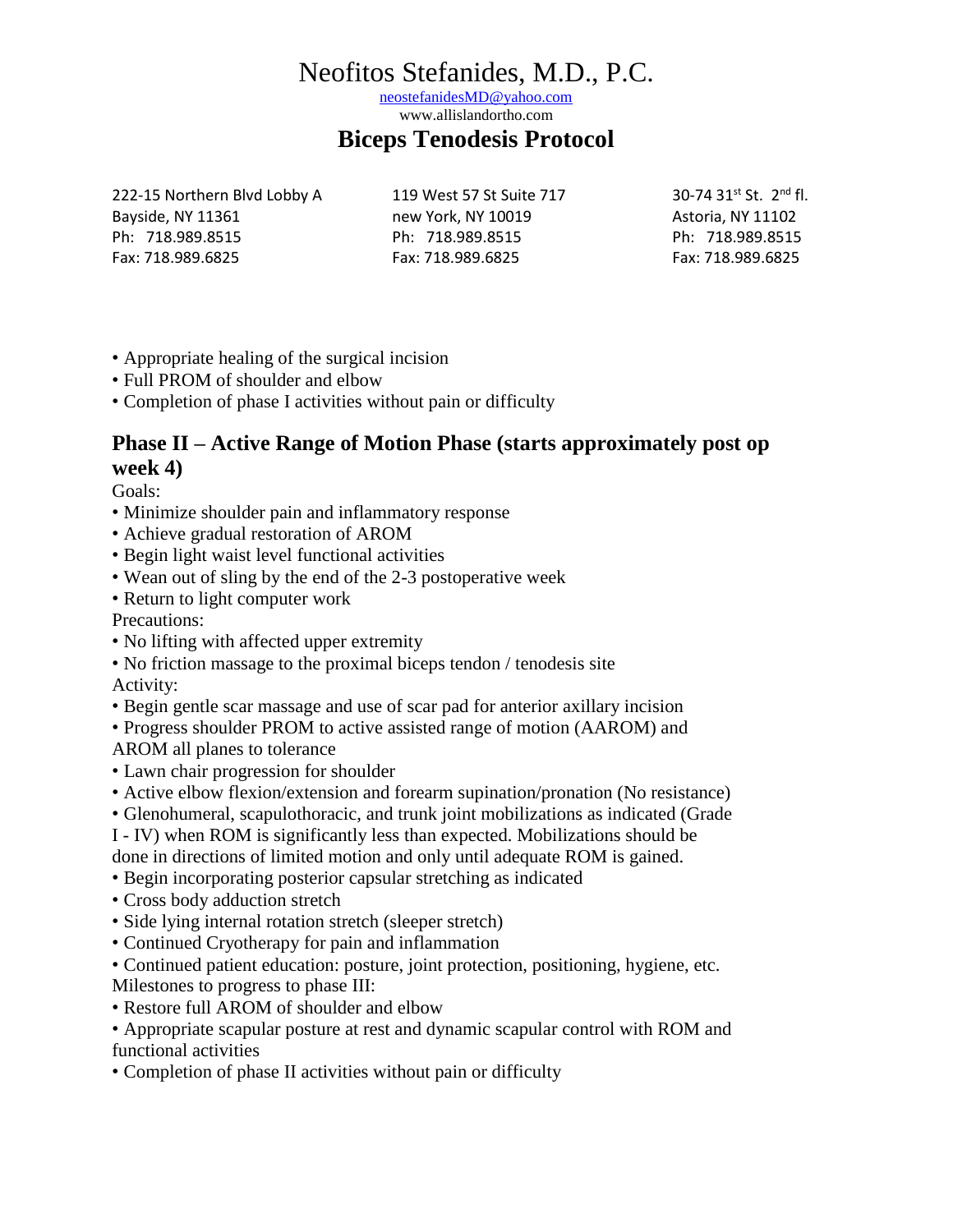[neostefanidesMD@yahoo.com](mailto:neostefanidesMD@yahoo.com)

www.allislandortho.com

#### **Biceps Tenodesis Protocol**

222-15 Northern Blvd Lobby A 119 West 57 St Suite 717 30-74 31st St. 2<sup>nd</sup> fl. Bayside, NY 11361 https://www.mew York, NY 10019 https://www.mew.com/2019 https://www.mew.mew.york. Ph: 718.989.8515 Ph: 718.989.8515 Ph: 718.989.8515 Fax: 718.989.6825 Fax: 718.989.6825 Fax: 718.989.6825

#### **Phase III - Strengthening Phase (starts approximately post op week 6-8)** Goals:

• Normalize strength, endurance, neuromuscular control

• Return to chest level full functional activities

Precautions:

• Do not perform strengthening or functional activities in a given plane until the patient has near full ROM and strength in that plane of movement

• Patient education regarding a gradual increase to shoulder activities Activity:

- Continue A/PROM of shoulder and elbow as needed/indicated
- Initiate biceps curls with light resistance, progress as tolerated
- Initiate resisted supination/pronation
- Begin rhythmic stabilization drills
- External rotation (ER) / Internal Rotation (IR) in the scapular plane
- Flexion/extension and abduction/adduction at various angles of elevation
- Initiate balanced strengthening program
- o Initially in low dynamic positions

o Gain muscular endurance with high repetition of 30-50, low resistance 1-3 lbs)

o Exercises should be progressive in terms of muscle demand / intensity, shoulder elevation, and stress on the anterior joint capsule

o Nearly full elevation in the scapula plane should be achieved before beginning elevation in other planes

o All activities should be pain free and without compensatory/substitution patterns

- o Exercises should consist of both open and closed chain activities
- o No heavy lifting should be performed at this time
- $\Box$  Initiate full can scapular plane raises with good mechanics

 $\Box$  Initiate ER strengthening using exercise tubing at 30 $\degree$  of abduction (use towel roll)

 $\Box$  Initiate sidelying ER with towel roll

 $\Box$  Initiate manual resistance ER supine in scapular plane (light resistance)

 $\Box$  Initiate prone rowing at 30/45/90 degrees of abduction to neutral arm position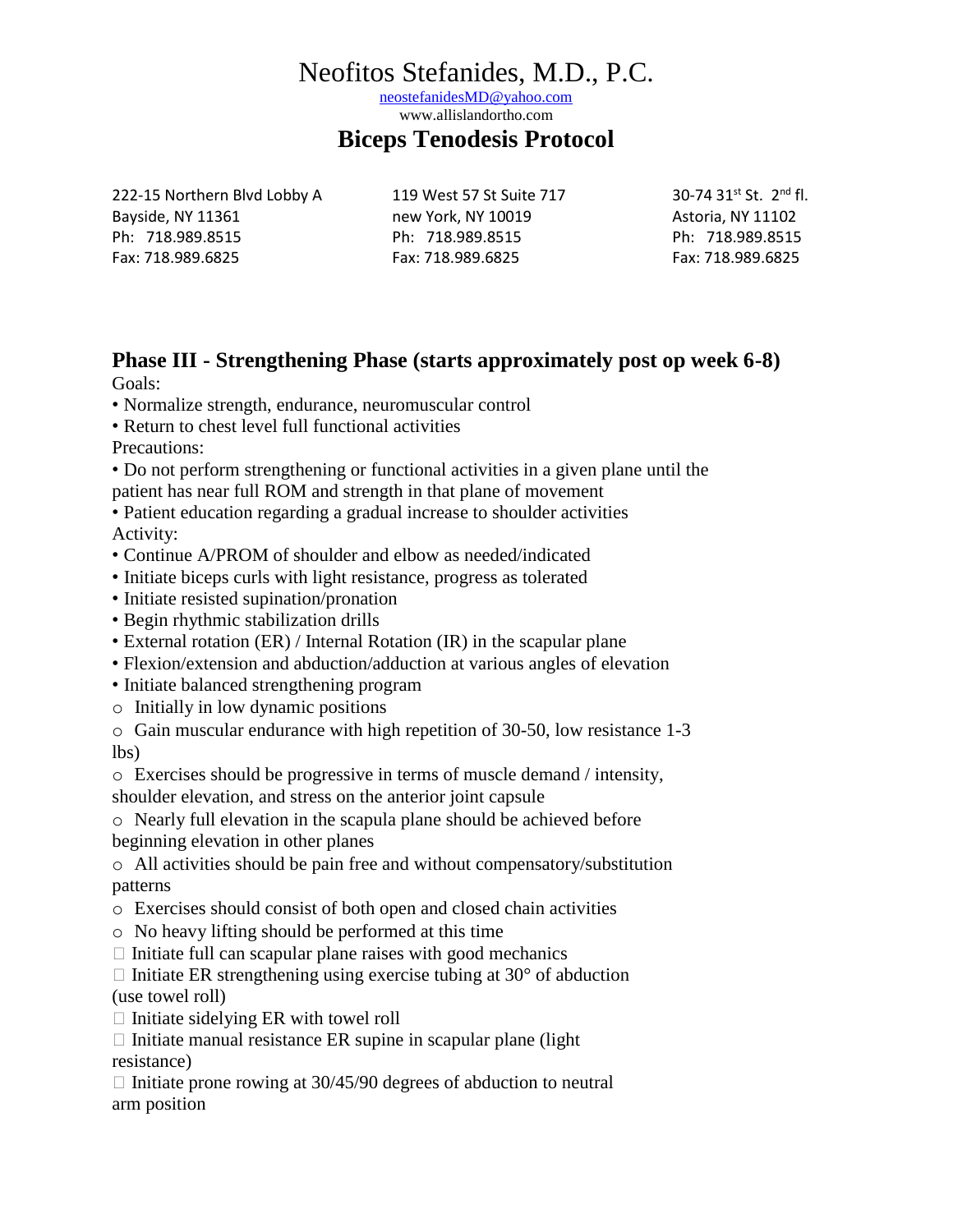[neostefanidesMD@yahoo.com](mailto:neostefanidesMD@yahoo.com)

www.allislandortho.com

#### **Biceps Tenodesis Protocol**

222-15 Northern Blvd Lobby A 119 West 57 St Suite 717 30-74 31st St. 2<sup>nd</sup> fl. Bayside, NY 11361 https://www.mew York, NY 10019 https://www.mew.com/2019 https://www.mew.mew.york. Ph: 718.989.8515 Ph: 718.989.8515 Ph: 718.989.8515 Fax: 718.989.6825 Fax: 718.989.6825 Fax: 718.989.6825

 $\Box$  Begin subscapularis strengthening to focus on both upper and lower segments

- Push up plus (wall, counter, knees on the floor, floor)
- Cross body diagonals with resistive tubing
- IR resistive band (0, 45, 90 degrees of abduction
- Forward punch
- Continued cryotherapy for pain and inflammation as needed
- Milestones to progress to phase IV:

• Appropriate rotator cuff and scapular muscular performance for chest level activities

• Completion of phase III activities without pain or difficulty

### **Phase IV – Advanced Strengthening Phase (starts approximately post op week 10)**

Goals:

- Continue stretching and PROM as needed/indicated
- Maintain full non-painful AROM
- Return to full strenuous work activities
- Return to full recreational activities

Precautions:

- Avoid excessive anterior capsule stress
- With weight lifting, avoid military press and wide grip bench press.
- Activity:
- Continue all exercises listed above

o Progress isotonic strengthening if patient demonstrates no compensatory strategies, is not painful, and has no residual soreness

- Strengthening overhead if ROM and strength below 90 degree elevation is good
- Continue shoulder stretching and strengthening at least four times per week

• Progressive return to upper extremity weight lifting program emphasizing the larger, primary upper extremity muscles (deltoid, latissimus dorsi, pectoralis major)

o Start with relatively light weight and high repetitions (15-25)

• May initiate pre injury level activities/ vigorous sports if appropriate / cleared by MD

Milestones to return to overhead work and sport activities: